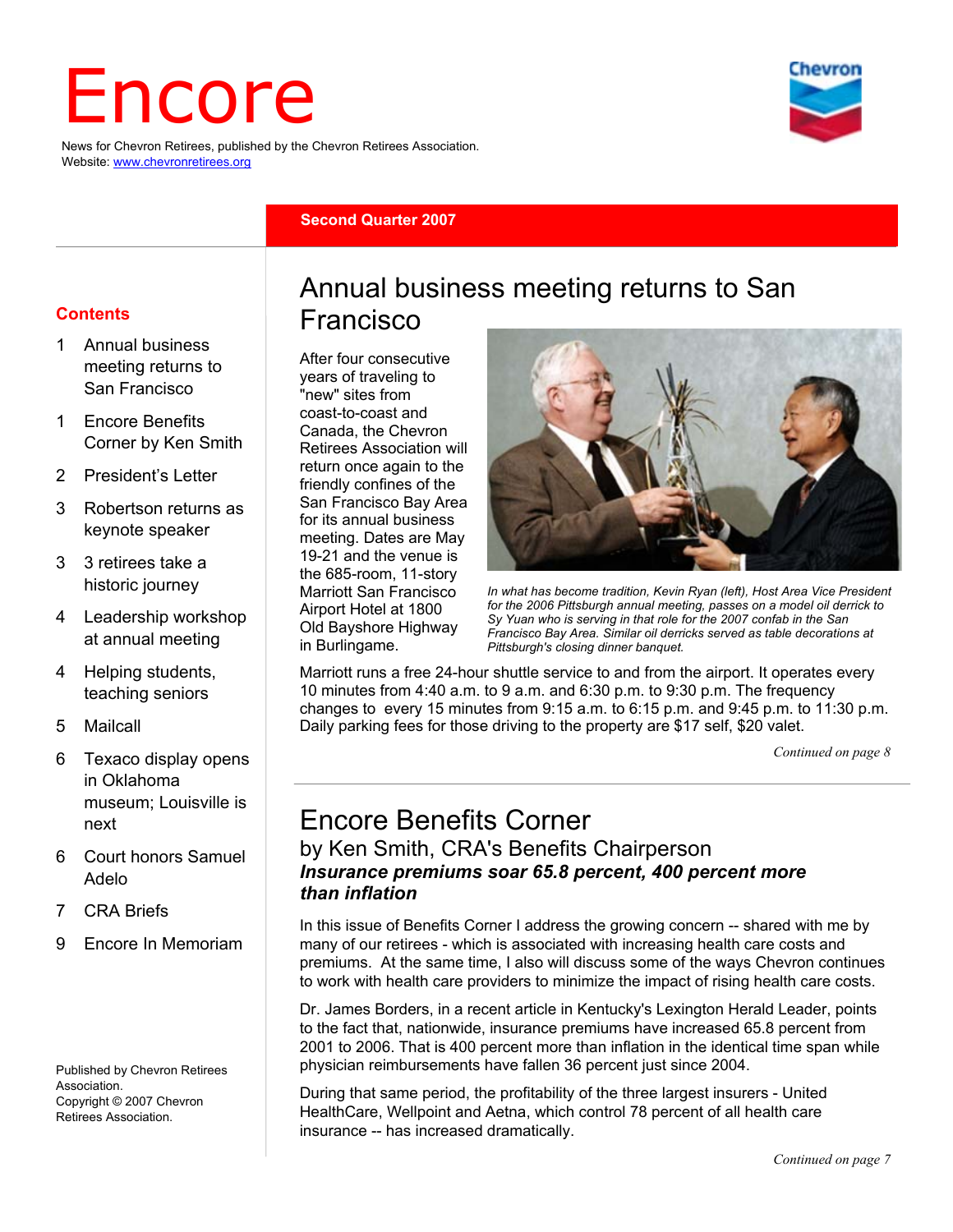The president's leadership in offering services and information to the members is the key to making CRA successful.

#### President's Letter **Chapter presidents deserve high praise**

I want to pay a special tribute to the Chevron Retirees Association Chapter Presidents. They make the Chevron Retirees Association work. Sure, each president has a lot of help from the chapter officers. However, the president's leadership in offering services and information to the members is the key to making CRA successful.

The Association's major role is to provide assistance to the chapter presidents. We attempt to do so with the following activities:

- Funneling concerns and problems of individual members through the Chapter President to the Benefits Chair and on to the Chevron Corporation for resolution and correction.
- Distributing DVDs of the Benefits Chair's Presentation at the Annual Meeting to Chapter Presidents to be shared with Chapter Members. Also the Association publishes quarterly the Benefits Corner in Encore.
- Chapter newsletter preparation at an Annual Meeting Workshop (2006) led by the Communications Chair and providing newsletter materials on line.
- Conducting an Electronic Communications Usage Workshop to be led by Communications Chair for the Annual Meeting (2007).
- Chapter Membership drives are based on the names and addresses prepared by the Demographics Committee. In addition, the Association funds follow up campaigns. The Annual Meeting Membership Workshop conducted by the Planning & Research Committee Chair (2006).
- Special leadership problems will be addressed at the Annual Meeting Workshop prepared by the Planning & Research Committee Chair (2007). In several instances, helpful intervention by Area Vice Presidents has saved chapters.
- Area and Annual Meetings give Chapter Presidents an opportunity to interact through sharing problems and solutions to those problems.

These are only examples of how the Association helps the Chapter Presidents bring services to the members.

When problems occur, chapter presidents and officers are encouraged to ask for assistance from the Association through their Area Vice Presidents. However, the creativity and effort of the Chapter Presidents solves most of the problems before the Association ever learns of them.

Surely, the Chapter Presidents are the most important people in the Chevron Retirees Association in meeting the needs of our highly valued customers, our membership.

-- William H. Leney 2115 Red Oak Place, Danville, CA 94506. (925) 820-6876; wleney@sbcglobal.net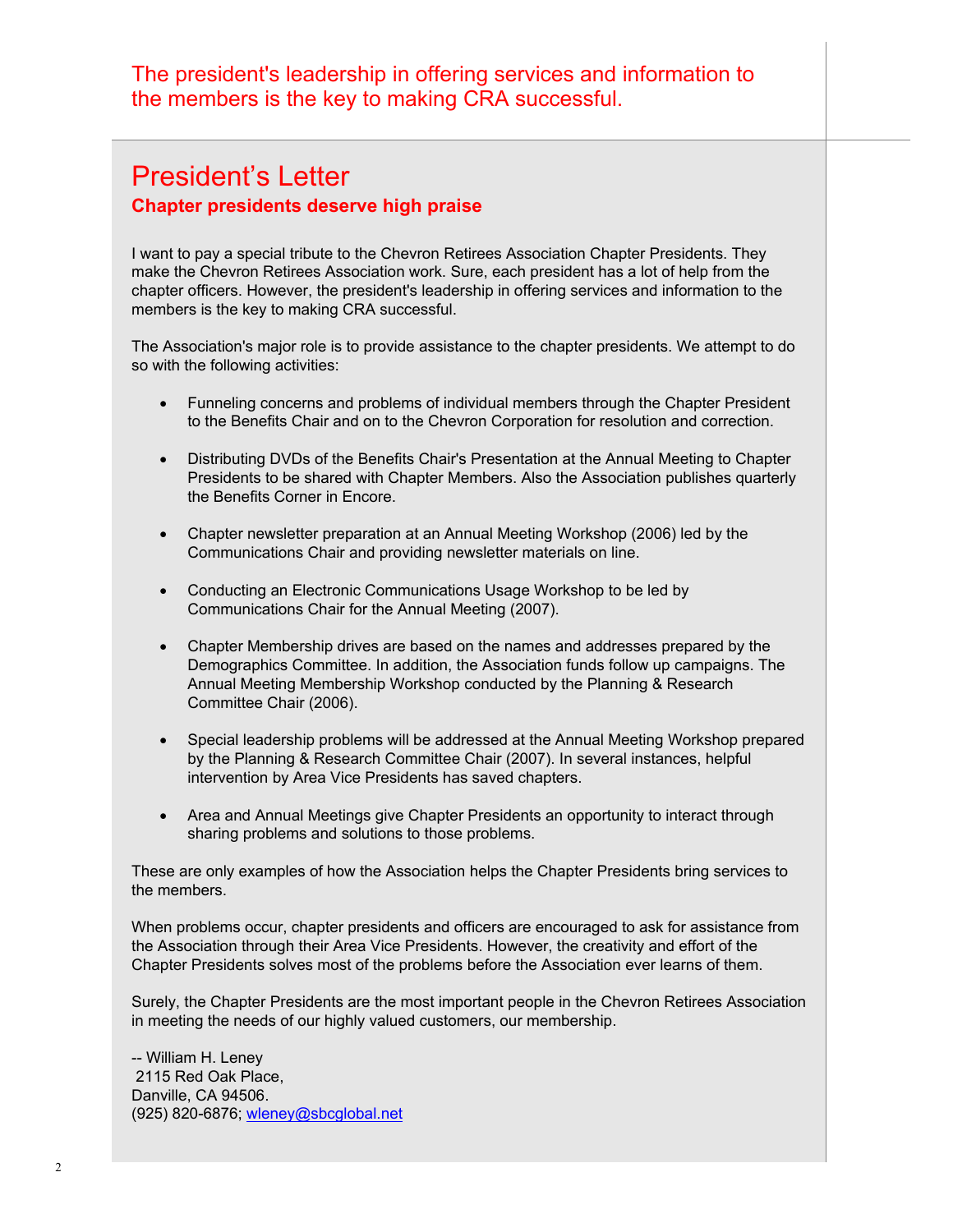## Robertson returns as keynote speaker

Peter Robertson, who gave an outstanding overview of Chevron's record earnings, many offshore discoveries, significant ongoing projects and safety accomplishments at the CRA's Annual Business Meeting in Pittsburgh, Pa. last May, has agreed to serve as the keynote speaker again.

Thus, on Monday night, May 21, at the Marriott San Francisco Airport Hotel in Burlingame, Chevron Corp's vicechairman of the board of directors will step to the rostrum as the principal guest speaker at the Association's traditional dinner banquet.

"We are delighted Peter will be our speaker for the second consecutive year. He's eminently skilled at providing our members with an in-depth summary of Chevron's activities because, in his 34-year career with the Company, he has held many key domestic and international positions of increasing responsibility," said CRA President Bill Leney.

Headquartered in San Ramon, Calif., Robertson's direct responsibility since Jan. 1, 2005 has included Strategic Planning; Policy, Government and Public Affairs; and Human Resources. He also works closely together with Chairman Dave O'Reilly in overseeing the strategies and operations of the company.

Among Robertson's other positions since joining Chevron in 1973:

- Comptroller for Chevron Oil Europe in London;
- Vice president of Finance for Chevron U.S.A.;
- President of Warren Petroleum Co.:
- President of Chevron U.S.A.;
- A vice president of Chevron Corp., responsible for Chevron's North America Exploration and Production operations; and
- President of Chevron Overseas Petroleum Inc., responsible for directing Chevron's worldwide Oil Exploration, Production and Global Gas activities.



*Chevron Vice Chairman Peter Robertson* 

Robertson is a native of Edinburgh, Scotland. His degrees include a bachelor's in mechanical engineering at Edinburgh University and a master's in business administration from Wharton School at the University of Pennsylvania, which he attended as a Thouron Scholar.



## 3 retirees take a historic journey

Three members of North Carolina's Blue Ridge Chapter were among World War II veterans who participated in Henderson County's HonorAir project last fall. That program -- which received extensive TV coverage on the CBS Network - was the first to transport a large group of WWII veterans on an organized visit of the new National World War II Memorial in Washington, D.C.

Harry Williams, Joseph Piatt and chapter treasurer John Hammond joined some 100 other veterans on a Sunday morning in boarding a chartered US Air jet at the Asheville-Henderson Airport. They were accompanied on this all-expenses paid one-day trip by volunteer "guardians."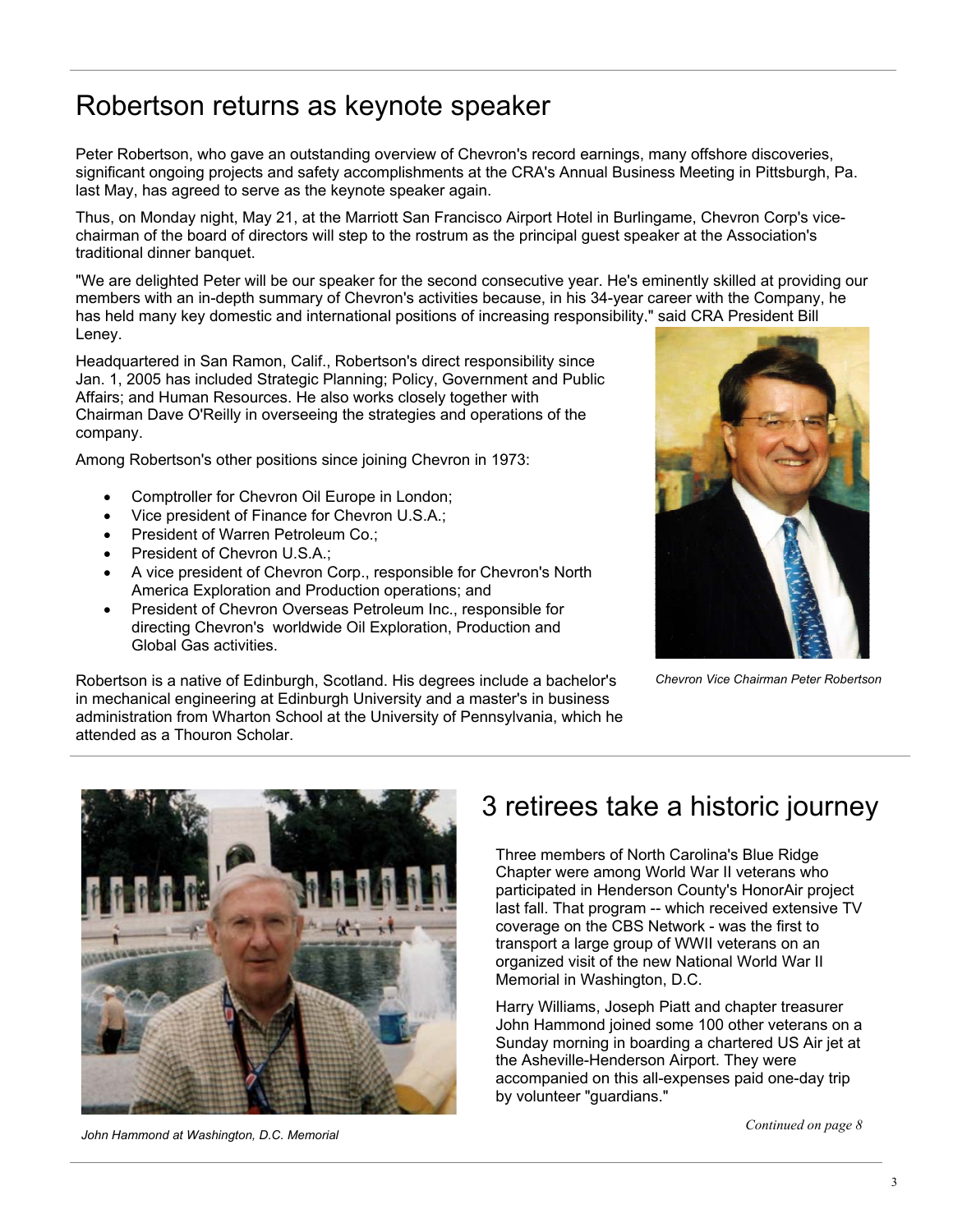

*Charles Rhoads* 

Rhoads' course content will include:

## Leadership workshop at annual meeting

Chapter presidents planning to attend the CRA's May annual business meeting in San Francisco will receive a "bonus." That is a "Leadership Workshop" to be conducted by Charles Rhoads.

Rhoads, currently the chair of the CRA's Planning & Research Committee, says, "I am preparing a very focused 'Workshop on Leadership Problems' at the chapter level, which will encompass guidelines on motivation, confidence and organization. Of course, selecting leaders is only part of the equation. Convincing them to volunteer to serve in leadership roles is one of the barriers to the CRA's future success. The workshop will present methods which will assist in that effort."

He adds, "Leadership matters because the persons in charge of an organization can make or ruin it. Good leadership is a function of personality as is bad leadership. An organization with good selection procedures, good managers, and effective teamwork and strategies make the fewest mistakes and give themselves the best chances for success."

How to define and evaluate leadership. Defining leadership competencies. The components of organizational effectiveness. Building success through teamwork. Critical thinking and out-of-the-box problem solving. Communications skills. Influence skills.

Based in Houston, Rhoads practices what he preaches. Following his retirement from Chevron in 1984 as general manager, corporate Human Resources, Pittsburgh, he became managing director of Boyden. That is a global leader in the executive search industry with more than 65 offices in 40 countries. Boyden also specializes in Interim Management and Human Capital consulting across a broad spectrum of industries.

Rhoads has served the CRA as area vice president, South Texas; chairman of the Benefits Committee; and first president of the Metropolitan Houston Chapter.

## Helping students, teaching seniors

Californians Bruce Rosenblatt of Lafayette and Ronald Tarica of Atascadero, having retired in the 1990s from high-tech jobs at San Ramon, have turned their focus to teaching.

For seven years, Rosenblatt has worked with an organization called BUILD that is involved with teaching entrepreneurship to students in four Oakland high schools. His specific task this semester is serving as a mentor to freshmen pupils one afternoon per week at Oakland Tech. He is helping them improve their academics and also providing them guidance on how to start a prospective business. That encompasses such projects as how to write a business plan.

BUILD is a self-supporting organization that receives grants and support from large corporations. Rosenblatt concluded his 40-year Company career in 1990, retiring as systems manager, Chevron Computer Services Department.

Tarica, also a Contra Costa Chapter member, is continuing to teach music appreciation classes to seniors through the Emeritus Program at Cuesta Community College in San Luis Obispo County. He teaches twohour classes in classical music appreciation at senior centers each Wednesday in Morro Bay and Thursday in Paso Robles. Previously, he taught the program in the coastal community of Cambria, near historic Hearst Castle, and Atascadero where he lives.

"I spend half the class time delivering a lecture. The other half is focused on listening to the music of various classical composers on CDs," says Tarica. "Although my classes are part of the college curriculum, no college credit is given." Classes are free to enrollees.

Originally a chemical engineer, he retired in 1997 from the Chevron Information Technology Company as manager of an applications group that wrote software programs. His Chevron service totaled 28 years.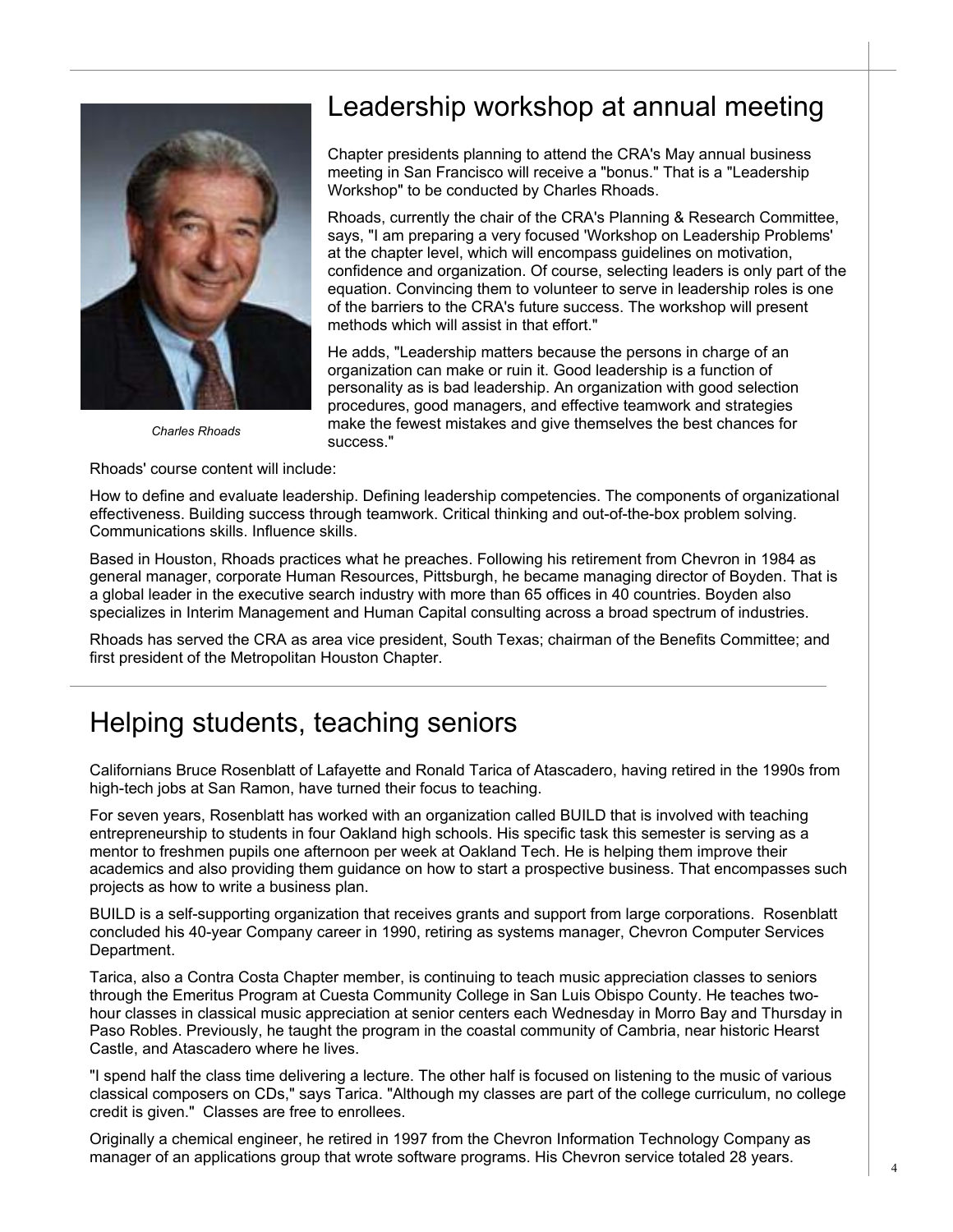#### **MAILCALL**

Marvin Dees of Tyler, Texas, says that his late wife, Floy, to whom he was married 70 years, and his relatives kept urging him to buy a computer. But he resisted because "I didn't want to get hooked on it by using it hour after hour each day." But 18 months ago he relented and bought a Toshiba laptop -- at age 90.

Dees, a congenial individual, now admits, "I enjoy it. I check the stock market each day, get on Google, and do a little research on some websites. But I limit my computer time to about an hour because I still don't want to get too hooked on it. Oh yes, I just bought a printer and am waiting to get it connected to the computer."

Despite an ailing back, Dees is quite active. He not only drives his own car, a new Mercury, but he's planning a three-day solo trip behind the wheel to see a friend in Montgomery, Alabama. He concluded a 45-year career in 1979 by retiring from Texaco Producing as district supervisor, Materials and Supplies, in Texas' Wichita Falls District. He served earlier as a Petroleum Department mechanical engineer.

\*\*\*\*\*\*\*\*\*\*\*\*\*\*\*\*\*\*\*\*\*\*\*\*\*\*\*\*\*\*\*\*\*\*\*\*\*\*\*\*\*\*\*\*\*\*\*\*\*\*\*\*\*\*\*\*\*\*\*\*\*\*\*\*\*

Margaret Mazzie of San Francisco has served nearly 50 years as a registered nurse. That included 30-plus years at Chevron's headquarters in downtown San Francisco, first with Dr. Tim Bridge in the clinic at 225 Bush and later working on case management at 575 Market. She said, "I was the last Medical Department person in San Francisco before it was moved to San Ramon. The favorite job, in my entire life, was working in the Chevron clinic. That was my second family. Prior to Chevron, I worked in hospitals all over the city." She retired in 1999.

But once a nurse, always a nurse. Since retirement she has kept busy as a paid employee and volunteer. As the latter, she spends time year-round assisting the Red Cross at First Aid Stations set up at health fairs in hotels, schools, businesses and at outdoor concerts. Sometimes she assists the Cancer Society at the same fairs. Additionally, for the Cancer Society, she gives talks, answers questions and distributes brochures at elementary and high schools.

In her free time, Mazzie serves as a volunteer at St. Anthony's Dining Room, a Catholic charity providing daily meals to the poor and needy. Wearing an apron inscribed with the name "Margaret," she performs a variety of tasks, including serving hot meals. She's also a member of the CRA's San Francisco Chapter.

About her paid job. Starting in 2000, she hired on as a registered nurse at the mammoth Moscone Convention Center in downtown San Francisco, which has first aid stations in three buildings. "I have done everything from dealing with heart attacks to treating lots of women with foot blisters, who get them from walking so much in high-heel shoes."

\*\*\*\*\*\*\*\*\*\*\*\*\*\*\*\*\*\*\*\*\*\*\*\*\*\*\*\*\*\*\*\*\*\*\*\*\*\*\*\*\*\*\*\*\*\*\*\*\*\*\*\*\*\*\*\*\*\*\*\*\*\*\*\*\*

David Mitchell's primary volunteer effort has involved the Marinwood Community Services District (CSD), an unincorporated area of 1,780 homes, about 5,000 residents, fire department, and park and recreation facilities. The CSD adjoins the City of San Rafael north of San Francisco.

A resident of San Rafael, Mitchell is president of the CSD board which he has served since 1983. As a board member, he helped negotiate the purchase of an Open Space area that now serves as a wildlife reserve and offers hiking trails. He's also worked on committees that have renovated park and playground areas, remodeled the community center and firehouse, and improved local fire services. Currently, he's part of a group intent on renovating six acres of land for a mixed-use project.

Among other activities, he is treasurer and board member of the CRA's Marin Chapter. A pilot 35 years, he's an instructor in single engine aircraft at a flight school at the Petaluma Airport, and a member of the Marin County Sheriff's Air Patrol.

Most of Mitchell's 32 years of Company service were with Chevron Land and Chevron Realty Management, retiring in 2000 as vice president, Global Real Estate. Shortly after retirement, he was contracted by Chevron to manage the movement of the headquarters office from San Francisco to San Ramon.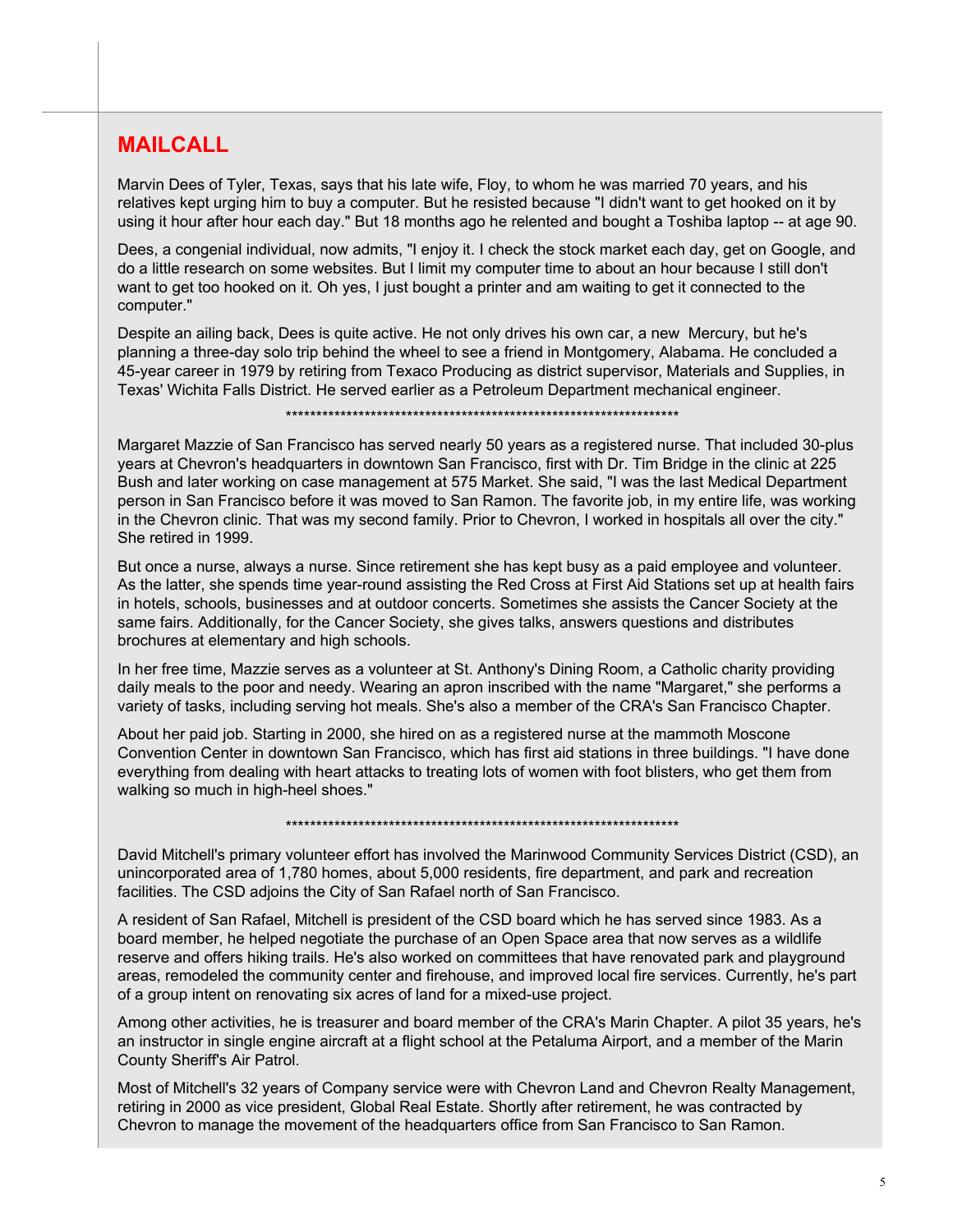## Texaco display opens in Oklahoma museum; Louisville is next

A community services activity by Texaco retiree Jim Conard has resulted in the establishment of "The Texaco Memorabilia Display" at the Dobson Museum and Library in Miami, Okla.

The display is in that locale because it's where his father, Odell, owned and operated a Texaco station in the 1940s through 1960s and where Jim was born and worked as a teen and college student at his dad's service station. It's also where Jim attended college and taught for two years at Northeastern Oklahoma A&M. A regular service station customer was Mickey Mantle, the New York Yankee outfielder named to the Baseball Hall of Fame, who lived in nearby Commerce.

Conard says, "I could have sold my extensive Texaco memorabilia, a collection that spans decades, for quite a bit of money on E-Bay. Instead, I donated it to the Dobson Museum. Additionally, the collection was assembled with the aid of several former Texaco



*Depicted is one of the Texaco memorabilia display cabinets at the Dobson Museum and Library in Miami, Oklahoma.* 

wholesalers. And Chevron Global Marketing provided a small grant to help me organize and initiate the project and website."

Memorabilia runs the gamut from toy airplanes, trucks and Havoline model racing cars to company flags, lighters, sales promotion items and Texaco-related materials from the 1996 Summer Olympic Games in Atlanta. Almost all items are in three glass cabinets, which can be viewed by logging onto www.route66texaco.com.

Miami's Dobson Museum, open free of charge on Sunday, Wednesday and Friday afternoons, is located just off historic Route 66.

Conard now lives in Stone Mountain, Ga. That's not far from Atlanta, where he retired from Texaco in 1995 after a 32 year company career in Marketing.

CRA's Louisville Chapter has been informed of another memorabilia project. The Chevron Louisville Business Center is planning to create a Chevron/Texaco Heritage Conference Room. That site will display "vintage/antique" Chevron, Standard Oil and Texaco memorabilia.

Brent Bonte, manager, Chevron Global Lubricants Business Center, is seeking heritage items from retirees who would be willing to "donate" or "loan" them to this project. Bonte can be contacted at 502-420-7105 or by e-mail at bkbo@chevron.com.

### Court honors Samuel Adelo

Gulf retiree A. Samuel Adelo recently received a Certificate of Appreciation from the New Mexico Supreme Court for his important role as a freelance court interpreter. He is fluent in Spanish, Portuguese and Italian plus what he calls "survival French and Arabic."

Following retirement in 1984, he interpreted for courts in Arizona, Nebraska, Nevada, New Mexico, Oklahoma and Texas. But with a growing influx of immigrants into New Mexico, he concentrated on serving in that capacity for the U.S. District Court and state courts in Santa Fe where he lives.

Adelo says, "In addition to serving as a court interpreter, I have chaired the Interpreter Advisory Committee for the New Mexico Supreme Court, I perform written translations for state agencies and law firms, and I write articles for the 'Bar Bulletin' published by the State Bar of New Mexico."

A lawyer by profession, he spent most of his 27 Gulf years in the law department. During his final two years, however, he was based in Santa Fe as Gulf's director of Public Affairs for Arizona, New Mexico and West Texas. He is a member of the CRA's Unaffiliated Chapter.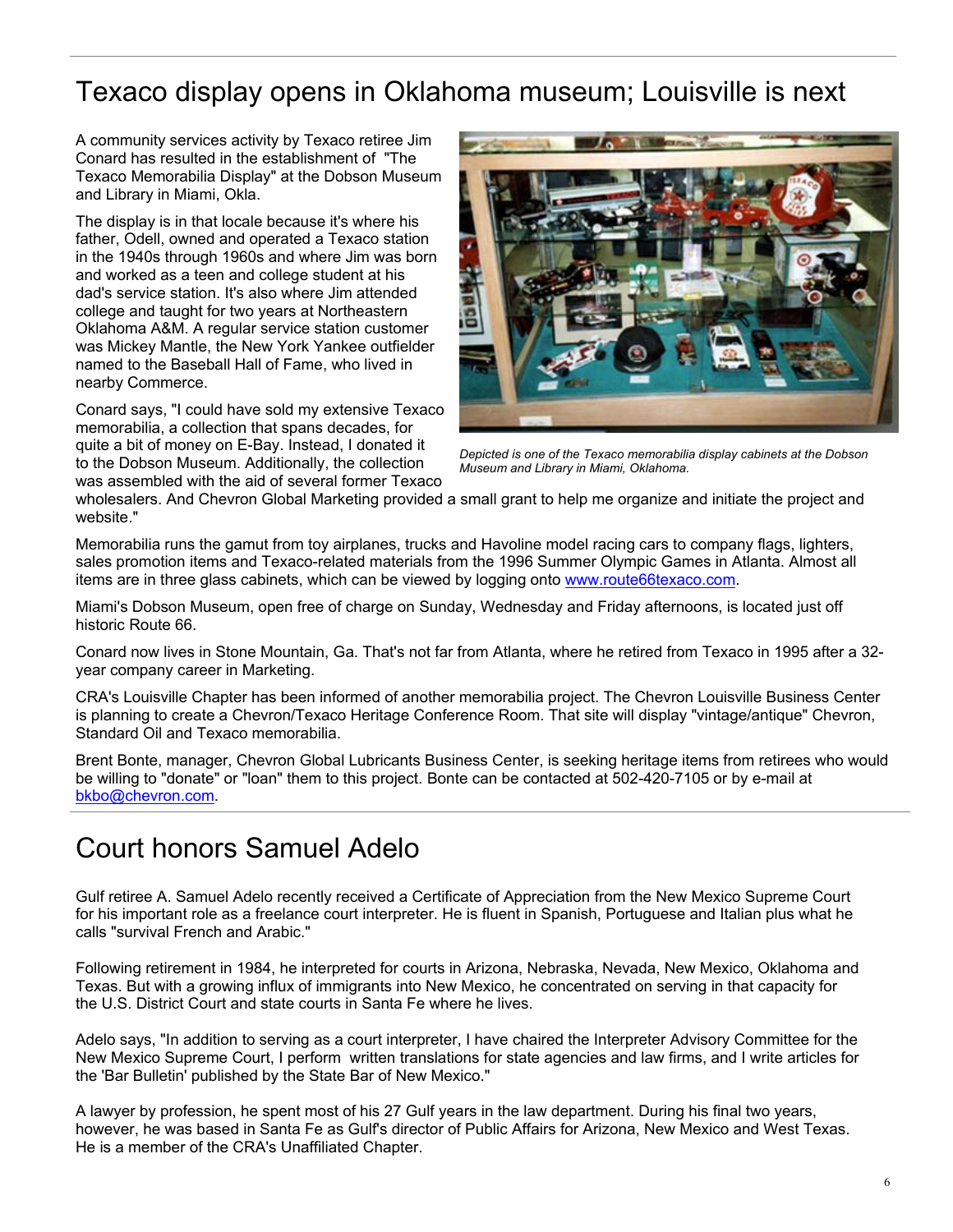#### **ENCORE BENEFITS CORNER by Ken Smith**

*continued from page 1*

United HealthCare's net earnings jumped 38 percent in the third quarter of 2006 alone. UHC's CEO was paid \$124.8 million in 2005, Wellpoint's CEO \$25 million and Aetna's CEO \$22.2 million. And, they say that oil companies have ridiculous profits!

Why such extraordinary increases in health care premiums? Paul Krugman, economist and economic reporter for the New York Times spoke to the problem in a recent column entitled "America's Health Insurance Racket".

In his column he refers to a recent report, released by the consulting firm of McKinsey and Co, which dissects the administrative costs associated with health care. The report states that we spend \$98 billion a year in excess administrative costs, more than half accounted for by marketing and underwriting.

A large portion also is spent seeking ways to avoid claims payment. This in turn requires health care providers to spend billions on "denial management" in their attempt to get reimbursement. This is one of the reasons why some of our retirees are seeing their long term physicians and hospitals threatening, and in some cases following through, on leaving the big three insurance providers.

Unfortunately, as Krugman points out, the "dysfunctional nature of our health insurance system, one in which resources that could have been used to pay for medical care are instead wasted in a zero-sum struggle over who ends up with the bill," is part of the growing health care crisis in this country. In an environment, complicated by a government unable to take aggressive corrective action, it is critical for us, as retirees, to have a company such as Chevron serve in a proactive manner to help keep our health care costs down.

How does it accomplish that? One important way is Chevron participates in purchasing coalitions to negotiate lower medical plan and prescription drug costs. You have heard the adage that there is power in numbers. Well, that's exactly what Chevron and other companies in the coalitions achieve.

Through aggressive negotiations with health care vendors, while continuously evaluating plan design changes, the corporation continues to provide the best value for the cost. In addition, our Company works with other groups to monitor federal legislation and provide input that seeks to improve the ever changing Medicare regulatory quagmire.

In closing, I reiterate that keeping health care costs down is a two-way street. We, as retirees, can also assist in this ongoing battle by making healthy lifestyle choices throughout the year.

Regular exercise along with a healthy diet can go a long way toward making each of us more fit and feeling better. In addition, it's important to maximize your health plan coverage by becoming very familiar with your plan summary. Learn what is covered and what is not.

Finally, review your bills carefully to ensure you are not paying for something that is not covered because of errors, either on the part of your physician or the plan administrator.

## CRA Briefs

Ralph W. Van Sant , 94, of Sequim, Wash., will attend the June alumni weekend at Muskingum College of New Concord, Ohio, to receive a distinguished alumni award. He joined Gulf Oil in 1938 and retired in 1976, with his career interrupted by U.S. Navy service in World War II. A master's graduate of MIT, Van Sant was knighted and received the Order of the Oranje-Nassau from Netherlands Queen Juliana in 1976 in recognition of his role as manager of the Gulf Research Laboratory in Europort.

"It is our newsletter that keeps and holds us together," said Permian Basin President George Puscos as he honored its editor at a chapter meeting. He awarded the editor a plaque that reads: "In appreciation to Maxine D. Nelson for 15 years of exemplary service in the writing, editing and publication of the Permian Basin Newsletter, presented by the Chevron Annuitants."

Jim Thomas, South Texas Area vice president, reports he is working on getting some of the Unocal, known as the old Pure Oil Refinery, retirees in his region involved in the Association. He writes, "Glen Dutton has given me a list of Unocal retirees in our area and I know many of them through my church and Masonic Lodge."

At its Christmas luncheon, the ChevronTexaco Puget Sound Chapter collected \$239 for the Salvation Army of Seattle and 163 pounds of canned goods for Lynwood Food Bank.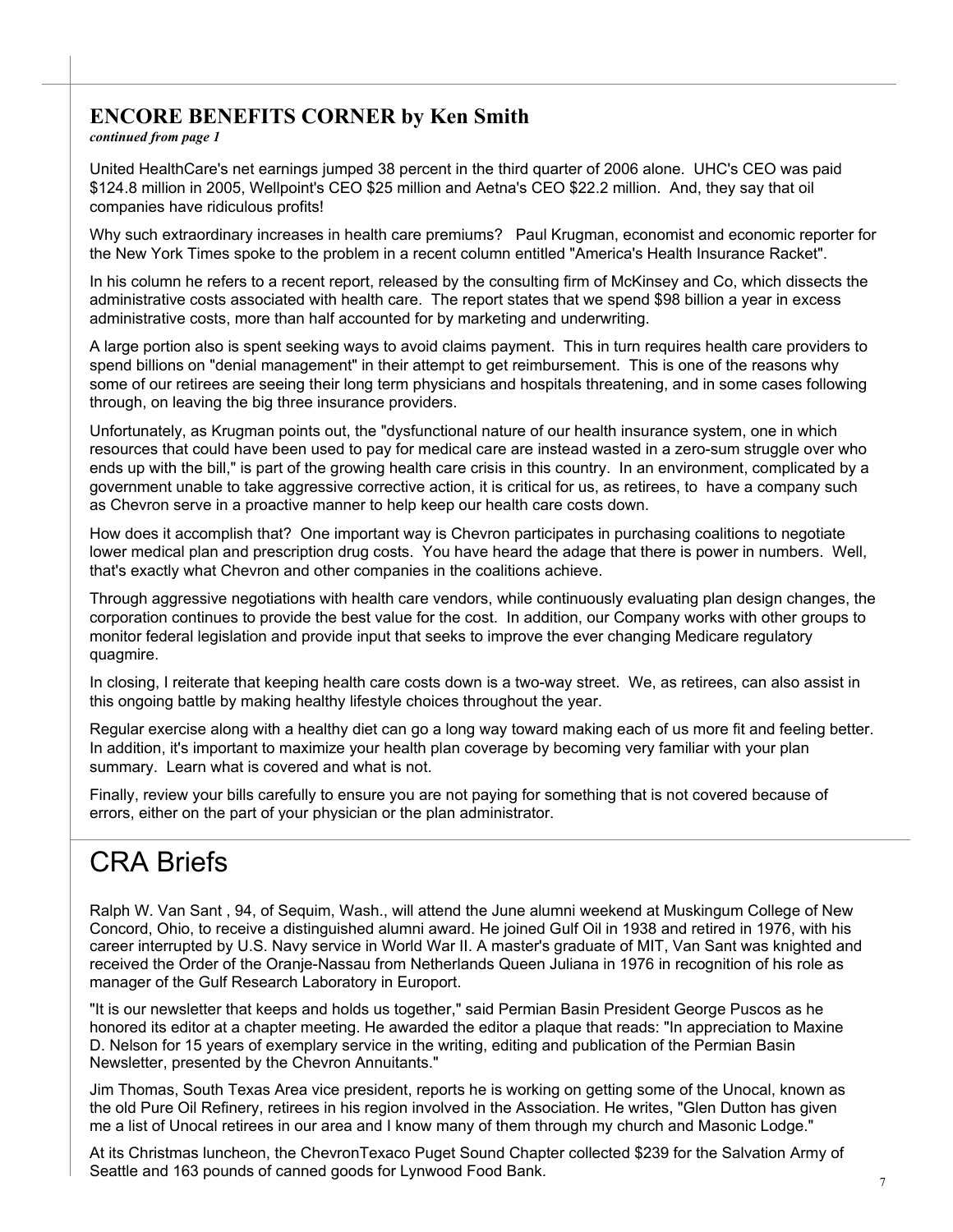#### Annual business meeting returns to San Francisco

*continued from page 1*

Upon arriving at the hotel, delegates will be greeted by Host Committee volunteers at the CRA's Registration Desk where they will pick up their communication packet and take care of any meeting inquiries. Offering a communication service for delegates will be a message board in the CRA's Hospitality Room.

The formal business meeting will begin promptly at 8 a.m. on Sunday, the 20th. Delegates in attendance will include the Association's president, treasurer and secretary, 12 area vice presidents, chapter presidents from the U.S. and Canada, the chairs of seven standing committees and past Association presidents.

During the two-day business sessions, the delegates will listen to, discuss and vote on reports from the treasurer and committee chairs; consider, review and debate other CRA issues of significance in open discussion periods; and elect a new president for the one-year 2007-08 term. Bill Leney, the current president, is concluding his two years of service effective June 30.

A traditional meeting highlight will be presentations by guests from Chevron, who will provide updates on trends and programs in Retiree Benefits and Public Affairs.

Following the Sunday afternoon business session, two workshops will be offered to chapter presidents. They include "Leadership Problems at the Chapter Level" to be led by Charles Rhoads, who chairs the Planning and Research Committee, and "Electronic Communications: Why and How" to be conducted by Maree Stone, the Communications Committee chair.

The annual business meeting will reach its apex at the Monday night dinner banquet when Chevron Vice-Chairman Peter Robertson delivers the keynote address. He also will participate in honoring the recipients, both individuals and a chapter, of the 10th annual Company-sponsored Chevron Public Service Awards. Chevron invitees and guests also are expected to attend the evening's program.

Several non-business, off-hotel site activities for the participation of delegates' spouses or guests are scheduled. Guided optional daylong tours to see the sights of either San Francisco or those of Muir Woods and Sausalito in Marin County are available to delegates' spouses or guests on Sunday and Monday at a cost of \$46 per person. Additionally, a Sunday night dinner-dance for delegates is scheduled across the Bay in Berkeley. That function is open to spouses, guests and members-at-large for \$66.

Sy Yuan, area vice president for Northern California/Hawaii, is serving in the annual business meeting's dual role as Host Area VP and Host Committee Chair. He is being assisted by the following volunteers:

## Chevron

Chevron Retirees Association. For story ideas, contact: Walt Roessing, Managing Editor 4817 Palm Ave, #M, La Mesa, CA 91491 E-mail: wlroessing@cs.com (619) 697-9702

For questions regarding Encore www.chevronretirees.org, contact: Maree "MJ" Stone, Chair Communications Committee 30600 N. Pima Rd., No. 101, Scottsdale, AZ, 85262 E-mail: msto@att.net (480) 595-2872

The Chevron Retirees Association is not a subsidiary of Chevron Corporation but an independent organization of retired employees of Chevron or its predecessor companies.

Ray Odell, Dick Zeches and Santa Clara Chapter members, Registration; Chris Lardge and Contra Costa Chapter members, Delegate Communication Packet; John Maerzke and San Francisco Chapter members, Hotel Facilities and Hospitality Room; Vic Revenko and Marin Chapter members, Entertainment and Special Activities; Pete Gates and East Bay Chapter members, Transportation; and Lillian Smithson and Jim Shields, Tours.

#### 3 retirees take a historic journey

*continued from page 3*

"Upon arriving at Washington National Airport, there wasn't a dry eye anywhere because we were greeted in the terminal by hundreds of airline employees, ticket agents, military men and women, and onlookers who cheered us and never stopped clapping," said Hammond, an Air Force veteran. The group subsequently was loaded aboard a three-bus caravan that was whisked by a police escort to the National World War II Memorial.

"Our visit to Washington was so well planned it was fabulous," said Hammond. "At the Memorial, where we toured for a couple of hours, everyone was given a box lunch and water. Our next bus stop was Arlington National Cemetery, where we gathered at the Tomb of the Unknowns to watch the changing of the guard. That evening, on the flight back to Asheville, a light dinner was served."

Hammond worked 38 years for Gulf and Chevron before retiring in 1986 as retail manager, Lewis Oil Company, in Port Washington, New York.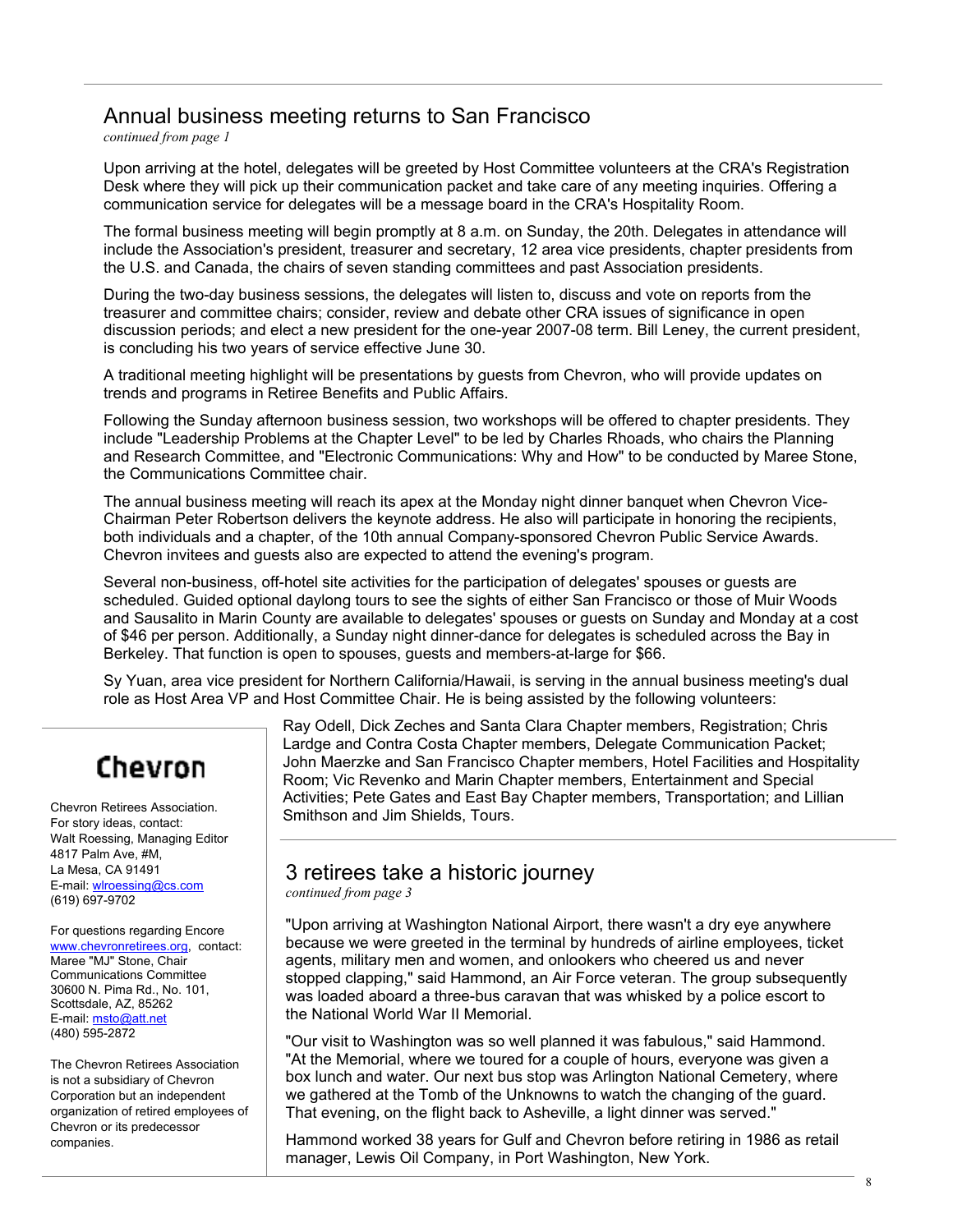#### Encore In Memoriam: **October 2006 – December 2006**

Eick, George W., 12/19/2006, Caltex, Ret. 1973 Kennedy, Robert C., 11/19/06, Caltex, Ret. 1977 Novak, John C., 10/1/2006, Caltex, Ret. 1984

Allison, Robert F., 10/29/06, Chevron, Ret. 1973 Anders, John J., 11/6/06, Chevron, Ret. 1990 Armour, George, 10/25/06, Chevron, Ret. 2006 Asher, Amanda L., 11/10/06, Chevron, Ret. 1972 Barkley, William W., 12/23/2006, Chevron, Ret. 1978 Beattie, Walker, 10/18/2006, Chevron, Ret. 1983 Bebich, W. A., 11/15/06, Chevron, Ret. 1983 Bernardo, Celestino, 10/6/2006, Chevron, Ret. 1981 Berryman Jr., Frank W., 10/8/2006, Chevron, Ret. 1992 Besson, Andrew A., 10/18/2006, Chevron, Ret. 2000 Biscoe, Don M., 12/8/2006, Chevron, Ret. 1986 Bjorndal, Richard A., 9/30/06, Chevron, Ret. 1984 Bourland, Isaac D., 10/17/2006, Chevron, Ret. 1972 Boyle, Gary D., 12/3/2006, Chevron, Ret. 2000 Brower, Minta J., 12/16/2006, Chevron, Ret. 1989 Brownlee, W. R., 9/19/06, Chevron, Ret. 1980 Carpenter Jr., H. L., 9/4/2006, Chevron, Ret. 1974 Christensen, Robert I., 9/29/2006, Chevron, Ret. 1990 Claxton, Norman K., 10/26/06, Chevron, Ret. 1975 Combes, J. D., 10/6/2006, Chevron, Ret. 1990 Curry, Leonard L., 12/8/2006, Chevron, Ret. 1985 Daron, Paul C., 12/21/2006, Chevron, Ret. 1979 Davies, George E., 12/5/2006, Chevron, Ret. 1986 Digrande, John, 9/29/2006, Chevron, Ret. 1985 Dillard, Dolores A., 10/25/06, Chevron, Ret. 1996 Dobbs, H. G., 10/9/2006, Chevron, Ret. 1986 Downer, Jack N., 9/29/2006, Chevron, Ret. 1971 Duet, G. N., 10/8/2006, Chevron, Ret. 1990 Duran, Daniel, 12/12/2006, Chevron, Ret. 1988 Ellis, William H., 11/20/06, Chevron, Ret. 1985 Endicott, Ray, 11/20/06, Chevron, Ret. 1978 Enterline, C. W., 12/23/2006, Chevron, Ret. 1976 Eriksen, Norman E., 12/1/2006, Chevron, Ret. 1979 Eubanks, Reid L., 11/30/2006, Chevron, Ret. 1992 Faucheux, Sidney G., 12/5/2006, Chevron, Ret. 1984 Foley, John A., 12/18/2006, Chevron, Ret. 1982 French, J. M., 10/6/2006, Chevron, Ret. 1983 Garner III, Edward S., 11/21/06, Chevron, Ret. 1984 Gentzler, David H., 10/7/2006, Chevron, Ret. 1992 Gibbs, Charles J., 10/1/2006, Chevron, Ret. 1977 Gibson, Nola B., 12/15/2006, Chevron, Ret. 1971 Grabowski, Robert A., 12/26/2006, Chevron, Ret. 1981 Gragg, Charles E., 10/12/2006, Chevron, Ret. 1975 Griffin, Robert A., 12/9/2006, Chevron, Ret. 1976 Hannon, Robert R., 11/20/06, Chevron, Ret. 1992 Hartley, James T., 10/19/2006, Chevron, Ret. 1978 Headrick, Talmadge L., 10/23/06, Chevron, Ret. 1986 Heppert, James E., 11/24/2006, Chevron, Ret. 1978 Hicks, Raymond G., 11/20/06, Chevron, Ret. 1982 Hobson, Eugene D., 10/1/2006, Chevron, Ret. 1977 Hollingshaus, J., 10/3/2006, Chevron, Ret. 1983 Hollingsworth, Homer G., 11/12/06, Chevron, Ret. 1977 Hooks, Obbie D., 12/1/2006, Chevron, Ret. 1983 Johnston, Donald L., 10/23/2006, Chevron, Ret. 1984 Kaldenberg, P. E., 10/23/2006, Chevron, Ret. 1978 Kirk, Richard T., 10/26/2006, Chevron, Ret. 1992 Klink, Richard H., 10/1/2006, Chevron, Ret. 1998 Knight, C. E., 10/23/06, Chevron, Ret. 1991 Krallman, Royce A., 12/27/2006, Chevron, Ret. 1978 Kwok, Chung M., 6/21/2006, Chevron, Ret. 1992 Lamb, Claude D., 11/4/2005, Chevron, Ret. 1991 Lane, Robert V., 10/5/2006, Chevron, Ret. 1986 Ledebur, P. J., 11/13/06, Chevron, Ret. 1979 Ludlow, Ethel M., 11/13/06, Chevron, Ret. 1974 Luiz, Lorraine E., 10/6/2006, Chevron, Ret. 1990 Machetta, David, 10/23/2006, Chevron, Ret. 1971 Magee, Joseph H., 4/12/06, Chevron, Ret. 1971 Magsaysay, T. A., 11/17/06, Chevron, Ret. 1985 Maria, F. C., 10/16/2006, Chevron, Ret. 1977 Martinez Jr., B., 9/17/2006, Chevron, Ret. 1990 McAllister, Willard, 7/25/2006, Chevron, Ret. 1972 McBride Jr., Charles J., 10/20/2006, Chevron, Ret. 1985 McDonald, William W., 9/28/2006, Chevron, Ret. 1985

Mckenna, J. C., 12/8/2006, Chevron, Ret. 1985 Miller, A. E., 9/24/2006, Chevron, Ret. 1986 Miller, Earl A., 11/26/06, Chevron, Ret. 1983 Miller, Wilma J., 11/2/06, Chevron, Ret. 1993 Mills, Jerry W., 10/7/2006, Chevron, Ret. 1996 Mitchem Sr., William R., 12/6/2006, Chevron, Ret. 1985 Moorhead, K. V., 9/20/2006, Chevron, Ret. 1980 Morehouse, Carl R., 9/25/06, Chevron, Ret. 1986 Nissen, Margaret L., 10/10/2006, Chevron, Ret. 1970 Nix, Louis, 11/3/06, Chevron, Ret. 1992 Ohalloran Miller, Mary, 11/18/06, Chevron, Ret. 1985 Osborne, Robert E., 10/24/2006, Chevron, Ret. 1990 Parkinson, Max E., 11/14/06, Chevron, Ret. 1979 Paterson, Robert E., 11/30/2006, Chevron, Ret. 1985 Perkins, Cecil A., 12/10/2006, Chevron, Ret. 1974 Petersen, G. W., 12/18/2006, Chevron, Ret. 1982 Peterson, Richard L., 11/28/06, Chevron, Ret. 1976 Peterson, A. J., 11/30/2006, Chevron, Ret. 1981 Pierce, Ellen K., 10/13/2006, Chevron, Ret. 1968 Porter, W. R., 11/2/06, Chevron, Ret. 1986 Price, Richard M., 10/26/2006, Chevron, Ret. 1975 Prior, Robert G., 11/1/06, Chevron, Ret. 1977 Ragatz, B. A., 11/21/2006, Chevron, Ret. 1983 Reckner, Annabelle, 12/4/2006, Chevron, Ret. 1989 Rehmke, A. W., 11/30/2006, Chevron, Ret. 1985 Rhea, G. W., 11/3/06, Chevron, Ret. 1981 Riechel, William A., 12/25/2006, Chevron, Ret. 1974 Rinear, Millard E., 10/30/2006, Chevron, Ret. 1986 Rohrer, Ethel V., 11/6/06, Chevron, Ret. 1991 Ruttley, H. G., 11/13/06, Chevron, Ret. 1990 Salmeron, Jaime V., 12/19/2006, Chevron, Ret. 1994 Salyer, C. C., 11/22/2006, Chevron, Ret. 1985 Schunk, Ivan E., 10/9/06, Chevron, Ret. 1975 Scott, Delbert L., 12/15/2006, Chevron, Ret. 1998 Searle, Roger D., 11/14/2006, Chevron, Ret. 1985 Sigman, Thomas M., 9/16/2006, Chevron, Ret. 1976 Simmons, Talmage P., 11/18/06, Chevron, Ret. 1976 Spracale, R. S., 5/19/2006, Chevron, Ret. 1992 Sprawls Jr., Irving L., 10/12/2006, Chevron, Ret. 1978 Sprouse, Claudine V., 11/3/06, Chevron, Ret. 1971 Stecker, Fred L., 11/3/2006, Chevron, Ret. 1989 Stinchcomb Jr., William E., 12/6/2006, Chevron, Ret. 1982 Strange, H. J., 11/2/2006, Chevron, Ret. 1977

Stroud, J. M., 12/1/2006, Chevron, Ret. 1983 Thacher, Melvin R., 11/1/06, Chevron, Ret. 1973 Toland Jr., W. G., 11/23/06, Chevron, Ret. 1982 Turner, C. D., 10/19/2006, Chevron, Ret. 1983 Turner, William W., 12/3/2006, Chevron, Ret. 1976 Whittier, Henry C., 12/17/2006, Chevron, Ret. 1986 Wight, Albert C., 10/19/06, Chevron, Ret. 1969 Won, Frances M., 10/8/06, Chevron, Ret. 1986 Wyckoff, C. P., 11/11/06, Chevron, Ret. 1985

Adams, Delvin H., 12/1/2006, Getty, Ret. 1983 Anderson, Benjamin L., 9/22/2006, Getty, Ret. 1978 Anderson, Milo, 11/27/2006, Getty, Ret. 1977 Bailey, Clair V., 10/3/2006, Getty, Ret. 1973 Bealessio, Michael, 9/30/2006, Getty, Ret. 1984 Boswell, James A., 10/2/2006, Getty, Ret. 1985 Brozek, Robert S., 11/9/06, Getty, Ret. 1986 Bryson, Roger L., 12/5/2006, Getty, Ret. 1989 Catlin, Victor E., 12/25/2006, Getty, Ret. 1988 Chapman, Burl L., 10/6/2006, Getty, Ret. 1980 Dean, Arthur M., 10/22/2006, Getty, Ret. 1985 Eakin, Bertram E., 11/29/06, Getty, Ret. 1992 Ferguson, Robert W., 10/9/2006, Getty, Ret. 1996 Fuller, Fredrick C., 9/2/06, Getty, Ret. 1986 Gallagher Jr., Joseph P., 11/21/06, Getty, Ret. 1985 Goff, Paul, 10/28/2006, Getty, Ret. 1978 Golden, Jerome, 11/15/2006, Getty, Ret. 1990 Griffith, Thomas E., 10/4/2006, Getty, Ret. 1984 Hartman, Katherine T., 11/5/06, Getty, Ret. 1977 Hennessy, Thomas M., 11/12/06, Getty, Ret. 1984 Jones, Leonard B., 10/2/2006, Getty, Ret. 1987 Klecz, Stanislaus F., 7/21/06, Getty, Ret. 1983 Klotz, Robert L., 12/7/2006, Getty, Ret. 1969

Lefebvre, Robert W., 9/17/2006, Getty, Ret. 1983 Luke, Denzel R., 12/2/2006, Getty, Ret. 1983 McClanahan, John R., 10/15/06, Getty, Ret. 1983 Mckinnon, Ronnie M., 12/23/2006, Getty, Ret. 1985 Merriman, Mary L., 12/21/2006, Getty, Ret. 1984 Mortimer, Lloyd R., 10/7/2006, Getty, Ret. 1984 Mounger, William I., 10/2/2006, Getty, Ret. 1975 Muschka, Gladys C., 11/4/06, Getty, Ret. 1978 Paull, Eugene B., 10/8/2006, Getty, Ret. 1984 Pesch, Glenn J., 7/17/06, Getty, Ret. 1987 Phillips, Darrell R., 10/28/06, Getty, Ret. 1999 Pratt, Thomas E., 11/2/06, Getty, Ret. 1990 Ragsdale, Gary A., 9/28/2006, Getty, Ret. 1999 Reeder, Vivian F., 10/10/2006, Getty, Ret. 1973 Richardson, Cecil P., 10/22/2006, Getty, Ret. 1984 Schoeb, Frederick H., 11/22/06, Getty, Ret. 1984 Selby, James O., 10/3/06, Getty, Ret. 1985 Tharp Jr., Joshua M., 10/21/2006, Getty, Ret. 1986 Tiblis, Rudolph F., 8/9/2006, Getty, Ret. 1983 Trigg Jr., Leslie H., 11/29/2006, Getty, Ret. 1990 Wallis, Claud L., 10/11/2006, Getty, Ret. 1961 Weston, Geoffrey, 10/29/2006, Getty, Ret. 1985 Wolfe, Jimmie L., 10/18/2006, Getty, Ret. 1993 Woltersdorf, Robert J., 11/1/06, Getty, Ret. 1994

9 Adams Jr., Loither I., 10/8/2006, Gulf, Ret. 1971 Aiuvalasit, Anthony G., 12/13/2006, Gulf, Ret. 1986 Akins, Max E., 12/6/2006, Gulf, Ret. 1978 Alberty, Mildred V., 11/27/2006, Gulf, Ret. 1980 Alexander, Murl, 11/29/2006, Gulf, Ret. 1992 Arnold, Roy G., 10/24/06, Gulf, Ret. 2002 Averitt, Robert E., 11/25/06, Gulf, Ret. 1985 Beadle Jr, Sheldon E., 11/15/06, Gulf, Ret. 1982 Bernard, Wesley P., 11/27/06, Gulf, Ret. 1989 Binegar, George M., 12/8/2006, Gulf, Ret. 1984 Bledsoe, Glenn E., 11/19/06, Gulf, Ret. 1974 Blystone, Chester L., 10/8/2006, Gulf, Ret. 1983 Bold, Frank O., 12/9/2006, Gulf, Ret. 1986 Boothe, Philip L., 10/10/2006, Gulf, Ret. 1973 Broaden, Cuthers, 11/30/06, Gulf, Ret. 1986 Broussard, Floyd R., 10/31/06, Gulf, Ret. 1989 Broussard Jr., Armance, 12/10/2006, Gulf, Ret. 1985 Cage Jr., Warren J., 11/13/06, Gulf, Ret. 1983 Calvert, John T., 10/6/2006, Gulf, Ret. 1983 Catron, Harold E., 10/8/2006, Gulf, Ret. 1983 Conner, Lucious, 11/14/06, Gulf, Ret. 1988 D Angelo, Salvatore F., 10/25/06, Gulf, Ret. 1982 Davies, David C., 11/17/06, Gulf, Ret. 1976 Deffner, John F., 11/10/06, Gulf, Ret. 1995 Douglas, Jack D., 12/11/2006, Gulf, Ret. 2006 Einkauf, Eugene W., 11/16/06, Gulf, Ret. 1983 Fade, Alton, 10/26/2006, Gulf, Ret. 1983 Fincher, Newton C., 12/3/2006, Gulf, Ret. 1985 Flemm, Elizabeth A., 10/18/2006, Gulf, Ret. 1983 Ford, Emmett L., 11/6/06, Gulf, Ret. 1984 Freeman, Clarence A., 9/28/2006, Gulf, Ret. 1981 Gaibort, C., 11/6/06, Gulf, Ret. 1976 Garvey, K. J., 10/20/2006, Gulf, Ret. 1974 Gillingham, Maurice, 11/15/06, Gulf, Ret. 1980 Goodwin, Joseph C., 10/11/2006, Gulf, Ret. 1980 Googer, J. G., 10/26/06, Gulf, Ret. 1976 Graham, Donald R., 12/18/2006, Gulf, Ret. 1983 Hancock, Elmer R., 12/19/2006, Gulf, Ret. 1983 Hanks, Cecil O., 11/9/06, Gulf, Ret. 1977 Harris, Charles J., 10/13/06, Gulf, Ret. 1985 Harrison, Washington N., 11/27/06, Gulf, Ret. 1969 Heaton, Wilma W., 10/18/06, Gulf, Ret. 1974 Henry, Louis P., 12/1/2006, Gulf, Ret. 1982 Hicks, Harold I., 10/14/2006, Gulf, Ret. 1985 Hill Jr., Roy E., 12/13/2006, Gulf, Ret. 1988 Hohmann, Harry E., 10/15/2006, Gulf, Ret. 1980 Hoover, John H., 12/15/2006, Gulf, Ret. 1976 Horn, Wilbur M., 12/1/2006, Gulf, Ret. 1979 Horton, George F., 12/16/2006, Gulf, Ret. 1976 Hutchins, Wayne R., 10/26/2006, Gulf, Ret. 1997 Ingram, Charles B., 11/4/06, Gulf, Ret. 1984 Jackson, Robert F., 10/24/2006, Gulf, Ret. 1983 Jennings, Richard A., 10/11/2006, Gulf, Ret. 1971 Johnson, William, 10/10/2006, Gulf, Ret. 1984 Jones, Wayne E., 11/17/06, Gulf, Ret. 1978 Kildea Jr., James J., 11/6/06, Gulf, Ret. 1994